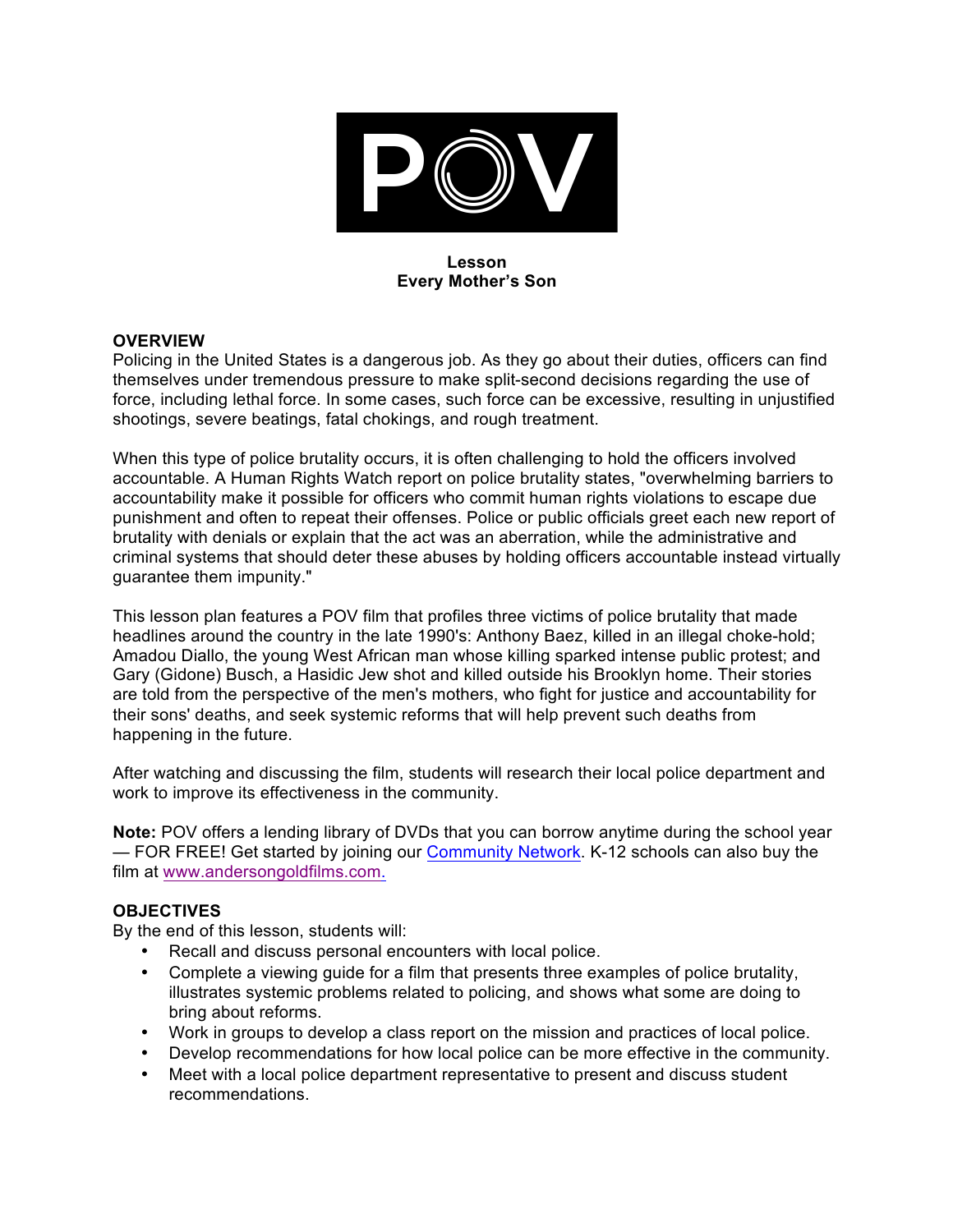## **GRADE LEVELS**

9-12

## **SUBJECT AREAS**

Civics US History (see related learning standards below)

### **MATERIALS**

- Copy of POV's *Every Mother's Son*
- Transcript of film (for teacher planning purposes) Download the transcript (PDF)
- *Every Mother's Son* Viewing Guide Download the Viewing Guide (PDF)
- Internet access for research
- Guest speaker: Police department representative

## **ESTIMATED TIME NEEDED**

Five 50-minute class periods. Breakdown: Two 50-minute class periods to set-up, watch, discuss the film, and make research assignments; one 50-minute class for group work (assuming some research is done outside of class); one 50-minute class period for students to report research findings and create a set of recommendations; one 50-minute class period for dialogue with a police department representative. Advanced students may be able to complete the lesson in four 50-minute class periods.

# **ACTIVITY**

### **Step 1:**

Ask students to take five minutes or so to write a description of the last encounter they had with police in your area. If a student has never had interaction with police, suggest that he or she write about an experience of a friend or relative, or one that they have watched or read about in the media. Invite a few volunteers to share what they've written and allow the class to react. Are most experiences of class members like the ones that students shared? Did others have encounters that were dramatically different? Based on the discussion, facilitate the development of a statement that students believe generally describes policing practices in your area.

## **Step 2:**

Explain to students that they are going to watch a film that shows what happened during three negative encounters with New York City police in the 1990's. The film also addresses systemic problems related to policing and what some are doing to bring about reforms. Then, distribute the Viewing Guide handout (see Materials section), review it with students, and start the film. (Viewing time: approximately 55 minutes) Note: You may find it helpful to refer to the program transcript (see Materials section) if you want to stop and address points on the Viewing Guide while watching the film, or if you need to find a logical stopping point for spreading student viewing over two class periods.

## **Step 3:**

Review and discuss student responses to the Viewing Guide. (Refer to the transcript as needed to help with discussion.) Be sure that students have identified what steps citizens can take to bring about reform in government and its departments.

## **Step 4:**

Ask students how the problems with the policing system shown in the film compare to your area. Explain that the class will be able to answer that question in more concrete terms after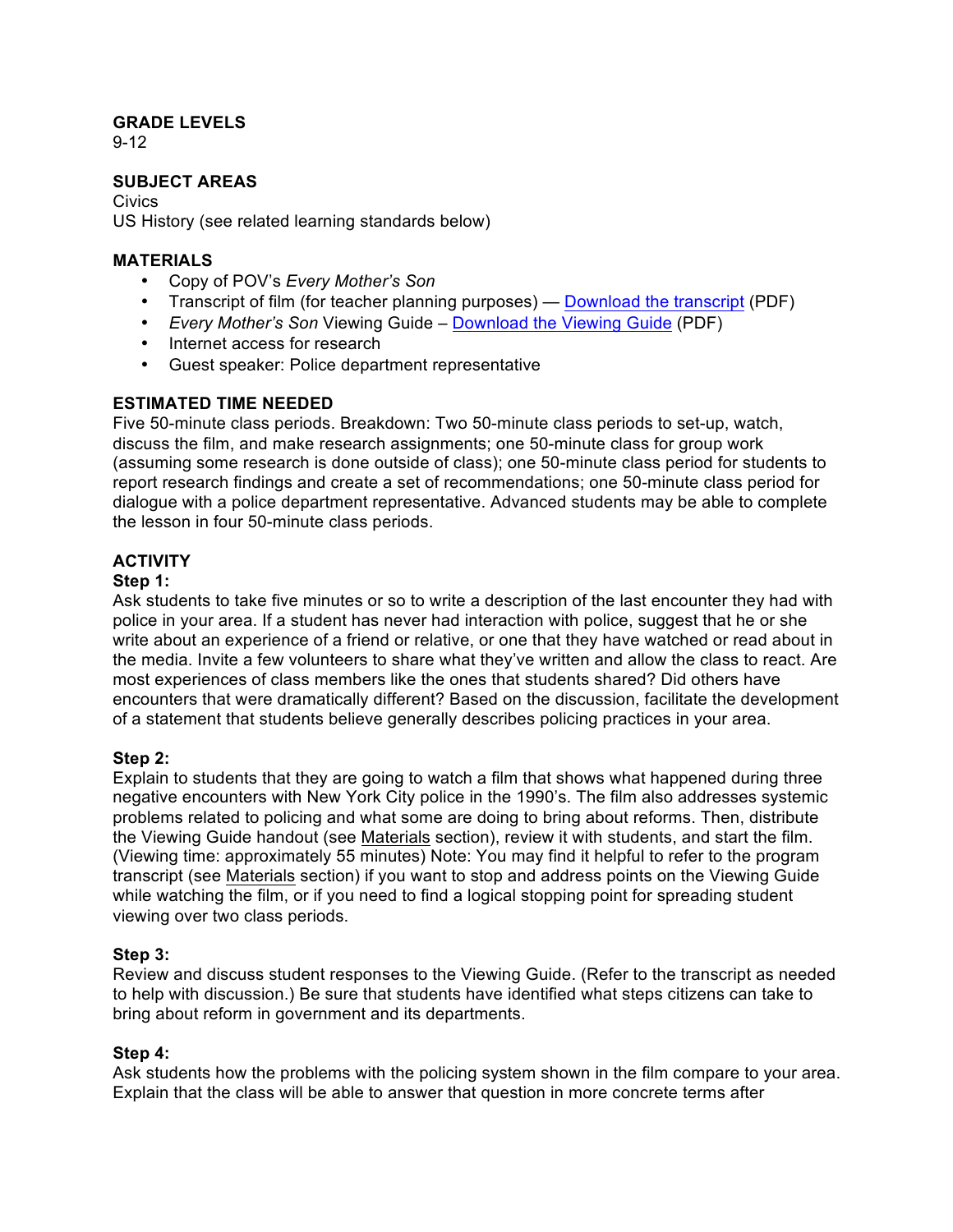examining the mission and practices of local police, and then making recommendations for improvement.

### **Step 5:**

Work in groups to develop a class report on your local police department. Divide the class into groups of 3-4 students. All members of each group should complete a research task, as well as fulfill the responsibilities of a specific role in the group: "Leader" (works with group members to divide up research assignments and group responsibilities, keeps group members on task and on time, ensures overall success of group), "Writer" (synthesizes group research results for submission), and "Reporter" (shares group findings with the class). If a group has a fourth member, that person can serve as "Editor" (reviews work of "Writer" and provides corrections/feedback).

Assign each group one of the research areas below related to the local police department. To find data for their topic, students should use Internet or library resources to access police department information, examine government or community reports and statistics, and review related news reports. Phone calls and interviews will also be helpful. Consider contacting a police public affairs spokesman in advance and seeing if that person or another representative can be available to field student questions in a timely manner via telephone or email.

**Recruiting:** What qualifications does the police department look for in potential officers? Is there a shortage of officers? A high turnover rate? Do they recruit specific types of people? Do recruits need to be able to speak languages common in the community, if applicable? Does the department consider it important for officers to live in the community in which he or she will serve? What is the average pay of a police officer in your area?

**Training:** How are recruits trained for their role as police officers? What percentage of their training focuses on crime fighting tactics? On community service and people skills? Other areas?

**Operational Guidelines:** What is the mission of the police department? What priorities are emphasized in the patrol guide or other printed guidelines? What are some examples of appropriate responses to situations of conflict, as outlined by local police?

**Accountability:** What statistics are kept by the police department, related to officer activities? How are officers held accountable for adhering to department standards of conduct? What is the department's disciplinary record? What is the most common complaint from the community regarding police practices?

**Results:** What does the police department see as its greatest contribution to the community? How does it measure its success? In what areas is the department trying to improve? What prompted these reforms?

### **Step 6:**

Have group Reporters report their findings orally to the class and submit his or her group's written research summary. Summaries should then be assembled to form a class report on the local police department. How do class research findings compare with the initial statement/judgment that they made about local police in Step 1 of this lesson? Briefly discuss if and/or how students were surprised by anything they learned in their research.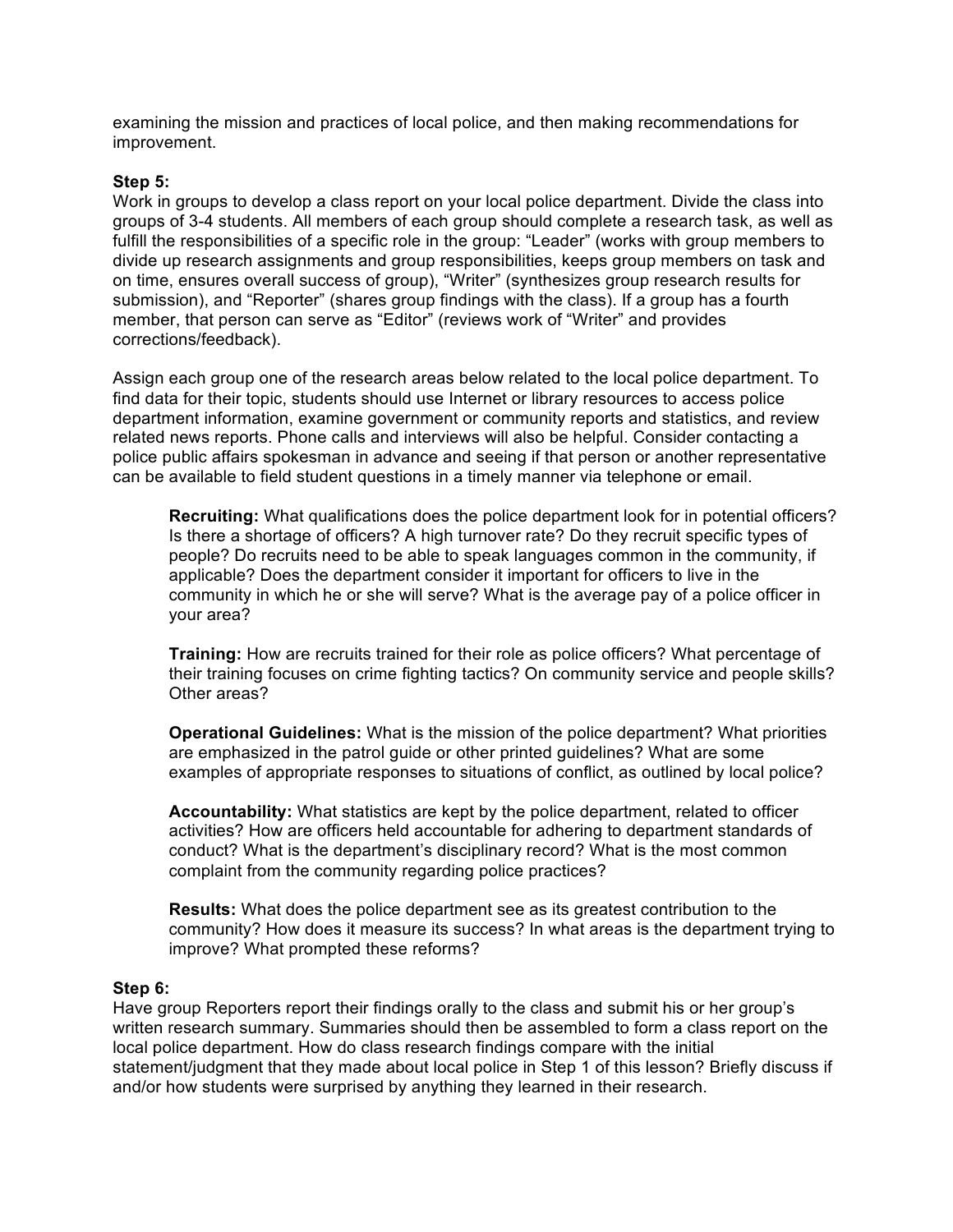### **Step 7:**

Solicit recommendations from the class for how local police can be more effective in the community. To help stimulate ideas, consider referencing the POV online feature: Interviews: Best Practices in Community Policing

(http://www.pbs.org/pov/everymothersson/special\_practices.php). Record and display the recommendations where everyone in the classroom can see them.

### **Step 8:**

Invite a representative from the police department to attend class and comment on the class' research report (email or fax in advance) and set of recommendations. As part of the discussion, have the police officer suggest ways that students and their families can make his or her job easier. Conclude the class by agreeing on "next steps" or "action items" that will continue the process of helping local police be more effective in the community.

## **ASSESSMENT**

Consider the following opportunities for assessment:

- Collect the Viewing Guide handouts and assign points for completion.
- Grade students on participation in class discussions.
- Evaluate the written summaries of group research findings.
- Ask students to evaluate the performance of fellow group members.
- Have students write a "personal contract" for actions they will take to improve community relations with police.

### **EXTENSIONS**

- Write the transcript of an imaginary interview with the police officers accused of murdering the three men featured in the film. What would you ask? How do you think they would respond?
- Compare and contrast this film to a TV program or movie they've seen that shows some of the challenges faced everyday by police officers. What dangers do police officers face on a daily basis? Would students want to be police officers? Why or why not?
- Do students believe that racial profiling by law enforcement exists in the United States? Should it exist? Why or why not? Have students research statistics and case studies and report their findings back to the class for a follow-up discussion.
- Filmmakers have to make decisions about what to include and what to leave out of their films. Have students write an essay about what was left out of this film and why they think such decisions were made.
- Debate whether or not public safety, or even national security, can be achieved while protecting civil liberties.
- Write letters to appropriate authorities and ask for changes that can help curtail human rights violations by police. The Human Rights Watch organization recommends who to write and what to ask for at http://www.hrw.org/legacy/reports98/police/uspo14.htm
- Present a scenario and ask students to place themselves in the shoes of a mayor, a police officer, and a citizen. Do students change their approaches to law enforcement based on whose shoes they are standing in? If so, why? How do some of the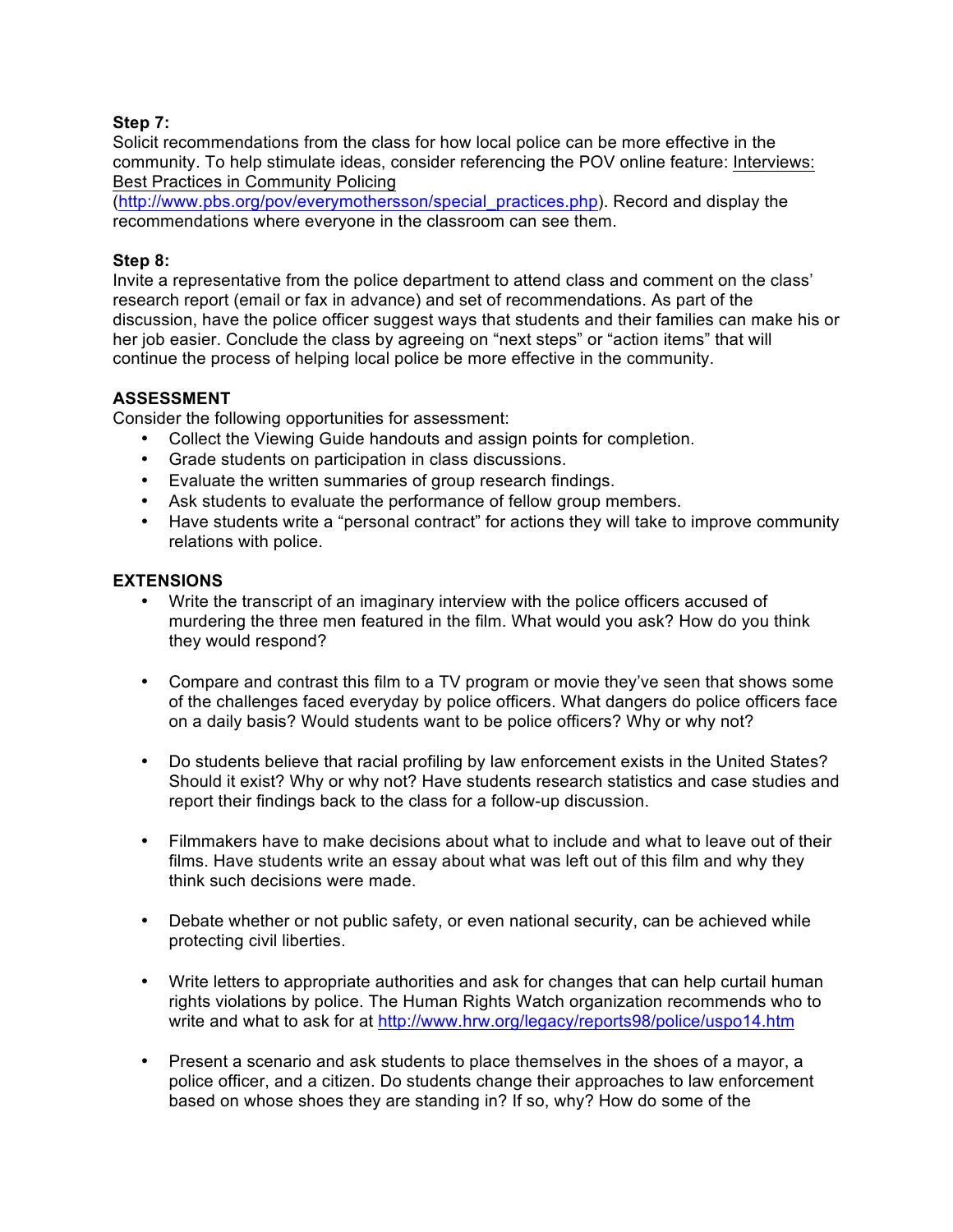approaches described in the quiz compare to local decisions and strategies related to law enforcement?

### **RESOURCES**

### **Every Mother's Son**

http://www.andersongoldfilms.com/beta/everymothersson/index2.html The official website for the film includes additional resources.

### **POV Interviews: Best Practices in Community Policing**

http://www.pbs.org/pov/everymothersson/special\_practices.php Civil and law enforcement officials share their thoughts on creating and maintaining effective civilian oversight systems.

#### **POV Overview: What is Community Policing?**

http://www.pbs.org/pov/everymothersson/special\_policing.php

Fair law enforcement – a key component of democratic life – hinges on the mutual respect and understanding of police officers and community residents. However, in many urban areas, the incidence of police misconduct has eroded public trust. One approach to solving these problems that has gained popularity in the past ten years is community policing.

#### **POV Excerpt: The NYPD Patrol Guide**

http://www.pbs.org/pov/everymothersson/special\_nypd.php The New York City Police Department's Patrol Guide provides information about the proper practices of its officers in the field.

### **U.S. Department of Justice: "Principles of Good Policing: Avoiding Violence Between Police and Citizens"**

http://www.justice.gov/archive/crs/pubs/principlesofgoodpolicingfinal092003.pdf This publication from the U.S Department of Justice's Community Relations Service (CRS) provides extensive information and recommendations for improving relations between the police and the public.

### **RELATED LEARNING STANDARDS**

These standards are drawn from "Content Knowledge," a compilation of content standards and benchmarks for K-12 curriculum by McRel (Mid-continent Research for Education and Learning) at http://www.mcrel.org/standards-benchmarks/.

#### **Civics**

Standard 18: Understands the role and importance of law in the American constitutional system and issues regarding the judicial protection of individual rights

#### Level IV, Benchmark 3

Knows historical and contemporary events and practices that illustrate the absence or breakdown of the rule of law (e.g., events such as vigilantism in the early West, Ku Klux Klan attacks, urban riots, corruption in government and business, police corruption, organized crime; practices such as illegal searches and seizures, bribery, interfering with the right to vote, perjury)